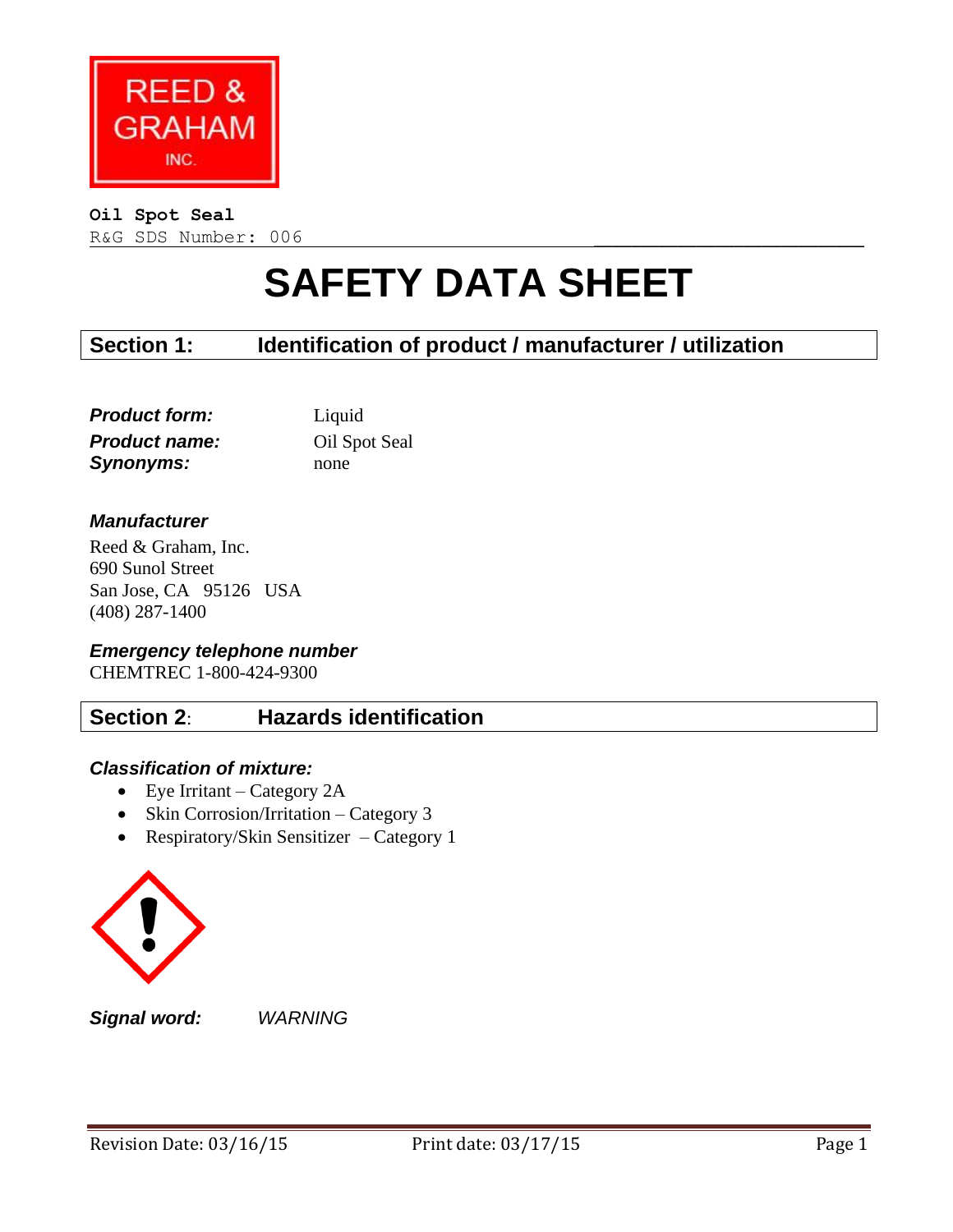#### *Hazard Statements:*

- May cause skin and eye irritation.
- Vomiting may occur if swallowed.
- Substance may be harmful if swallowed irritating mouth, throat and / or stomach
- Prolonged or excessive inhalation may cause respiratory tract irritation.
- Vapors may have a strong offensive odor which may cause headaches, nausea and vomiting.
- Symptoms of overexposure include: fatigue, tearing of eyes, burning sensation in the throat, cough, and chest discomfort and skin irritation.

#### *Precautionary Statements:*

- Obtain and read product data sheet for instructions of use
- Do not handle material until all the safety data sheet has been obtain, read and understood.

#### *Prevention*

- Do not eat, drink or smoke when using this product
- Do not breathe fume/gas/mist/vapors/spray
- Wear protective gloves/protective clothing/eye protection/face protection
- Obtain special instructions before use
- Do not handle until *Response* all safety precautions have been read and understood
- If swallowed: Rinse mouth. DO NOT induce vomiting. Immediately call a poison center/doctor
- If on skin or hair: take off immediately all contaminated clothing. Rinse skin with water/shower.
- If inhaled: Remove person to fresh air and keep comfortable for breathing
- If in eyes: Rinse cautiously with water for several minutes. Remove contact lenses, if present and easy to do.
- Continue rinsing. Immediately call a poison center/ doctor

#### **GHS pictogram**

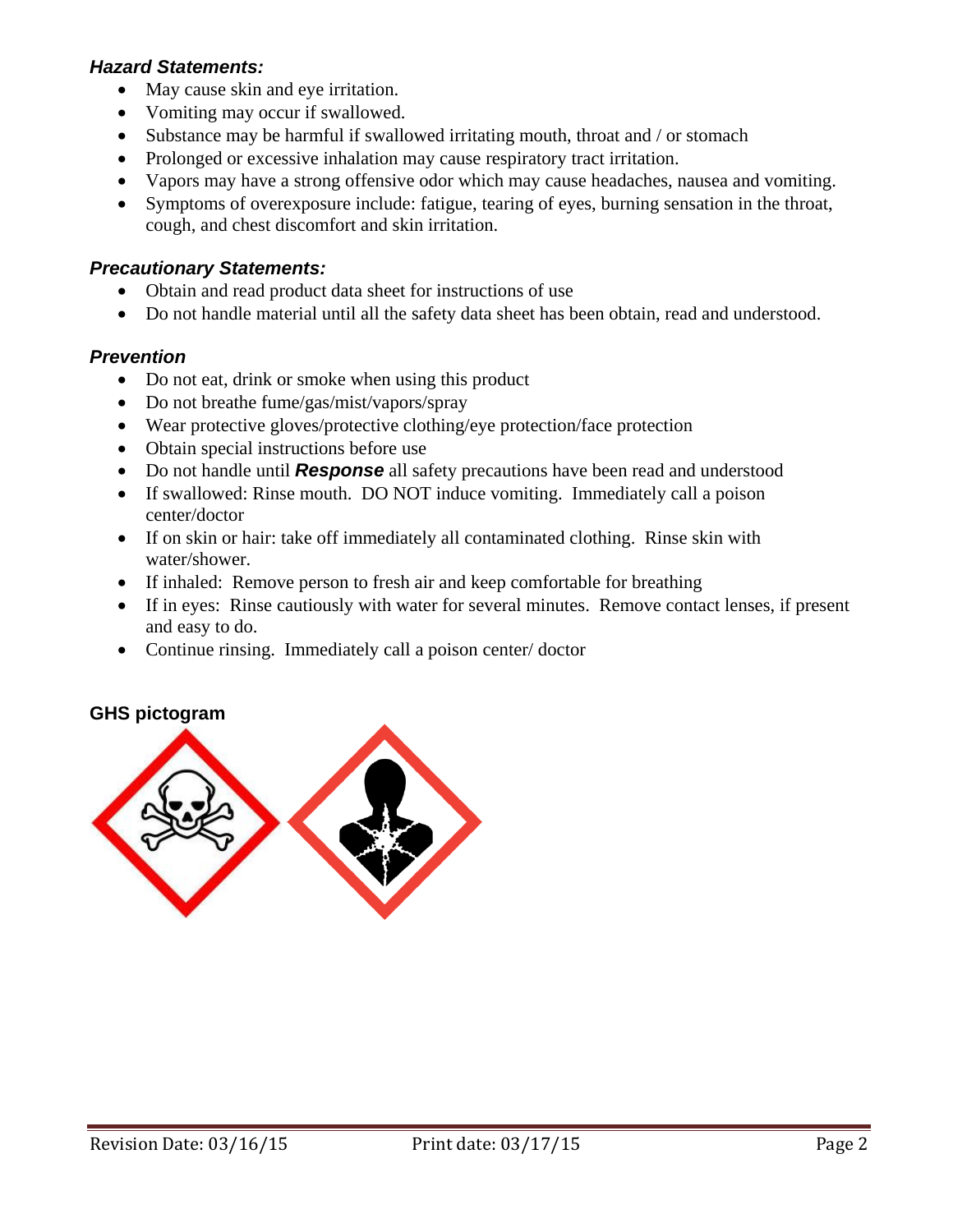#### **Storage**

Store in an appropriate container or containment structure

#### **Disposal**

Dispose of contents/container in accordance with local/regional/national regulations

# **Section 3: Composition / Information on Ingredients**

| <b>Chemical Name</b> | <b>Amount</b> | <b>CAS Number</b> |
|----------------------|---------------|-------------------|
| Water                | $< 50\%$      | 7732-18-5         |
| Copolymer            | $1 - 5\%$     | $9002 - 93 - 1$   |
| Copolymer            | $1 - 5\%$ %   | 9036-19-5         |
| Carbon Black         | <30%          | Trade secret      |

#### **Component Information/Information on Non-Hazardous Components General Information**

Concentration values are typical and may vary. Although specific identities of some products components are being withheld as trade secrets, known pertinent hazard are addressed in individual SDS.

| Section<br><b>4:</b> | <b>First Aid Measures</b> |  |
|----------------------|---------------------------|--|
|----------------------|---------------------------|--|

#### *GENERAL FIRST AID MEASURES:*

Get prompt medical attention. Product is water soluble, wash and rinse for several minutes.

#### *EYE CONTACT FIRST AID:*

Hold eyelids apart and flush eyes with plenty of water for at least 15 minutes. Get medical attention if irritation develops or persists.

#### *SKIN CONTACT FIRST AID:*

Wash skin with soap and water. Wear protective gloves to minimize skin contamination. DO NOT try attempt to neutraliz with a chemical agents. If irritation persists, seek medical attention.

#### *INHALATION FIRST AID:*

Although this product is not known to cause respiratory problems, if breathing is difficult, safely remove victim to fresh air and provide oxygen. Get immediate medical attention.

#### *INGESTION FIRST AID:*

Entry by mouth is not likely to produce adverse effects. Ingestion is not an anticipated route of exposure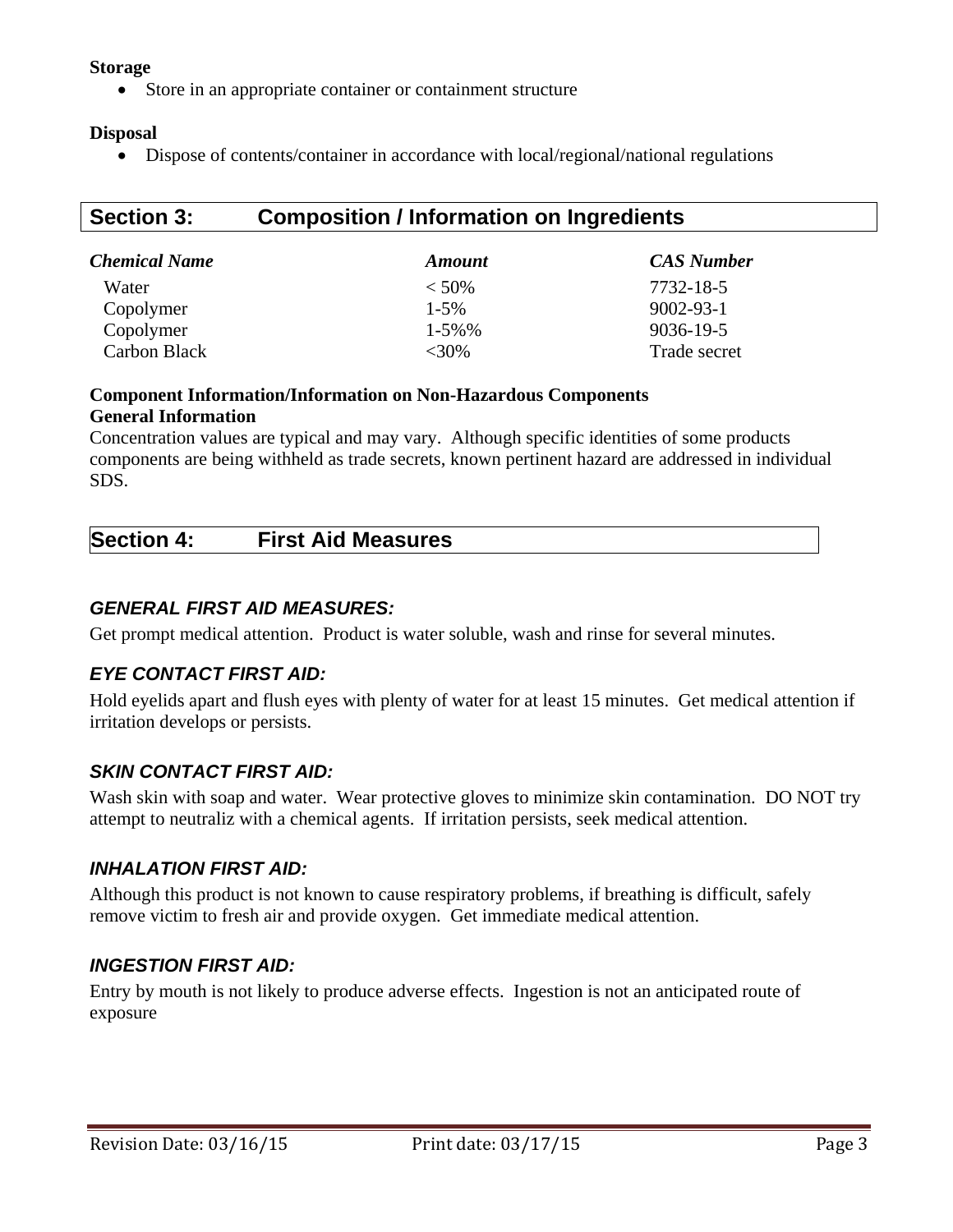# **Section 5: Fire Fighting Measures**

#### *EXTINGUISHING MEDIA:*

Suitable extinguishing media:

Use water spray foam, or dry chemical to keep exposed containers cool

#### *SPECIAL HAZARDS:*

| <b>Fire Hazard:</b>                 | Product is an aqueous solution. Heated product may produce<br>hazardous fumes, decomposition products or residues. Small<br>quantities of hydrogen sulfide may be release upon heating.                                                          |
|-------------------------------------|--------------------------------------------------------------------------------------------------------------------------------------------------------------------------------------------------------------------------------------------------|
| <b>Explosion Hazard:</b>            | None                                                                                                                                                                                                                                             |
| <b>Reactivity:</b>                  | Avoid contact with strong bases                                                                                                                                                                                                                  |
| <b>Advice for Firefighters:</b>     | Decomposition may produce fumes, smoke, oxides of carbon and<br>hydrocarbons and possible small quantities of hydrogen sulfide.<br>Avoid breathing vapors from heated material. Combustion may<br>produce CO, NOx, SOx and reactive hydrocarbons |
| <b>Protection for firefighting:</b> | As in any fire, wear self-contained breathing apparatus pressure-<br>demand MSHA/NIOSH approved and full protective gear                                                                                                                         |

# **Section 6: Accidental Release Measures**

| <b>General measures:</b>         | Clean up spills immediately using appropriate personal protective<br>equipment.                                                                                                                                                                                                                                                             |
|----------------------------------|---------------------------------------------------------------------------------------------------------------------------------------------------------------------------------------------------------------------------------------------------------------------------------------------------------------------------------------------|
| Non-emergency personnel:         |                                                                                                                                                                                                                                                                                                                                             |
| Protective equipment:            | Glove, safety glasses, boots.                                                                                                                                                                                                                                                                                                               |
| Emergency procedures:            | Absorb spills with absorbent material or sand.                                                                                                                                                                                                                                                                                              |
| For emergency responders:        |                                                                                                                                                                                                                                                                                                                                             |
| Protective equipment:            | Gloves, safety glasses, boots                                                                                                                                                                                                                                                                                                               |
| Emergency procedures:            | Stop the source of the release. Clean up release as soon as<br>possible.                                                                                                                                                                                                                                                                    |
| <b>Environmental precaution:</b> | Prevent contamination of soil, surface water or groundwater                                                                                                                                                                                                                                                                                 |
|                                  | Method for containment/clean up: Absorb spills with absorbent materials. Contain spilled liquid<br>with sand or earth. Contain liquid to prevent contamination of<br>soil, surface water or groundwater. Large spillage would be<br>dammed-off and pumped into containers. Prevent materials from<br>entering streams, drainages or sewers. |

# **Section 7: Handling and Storage**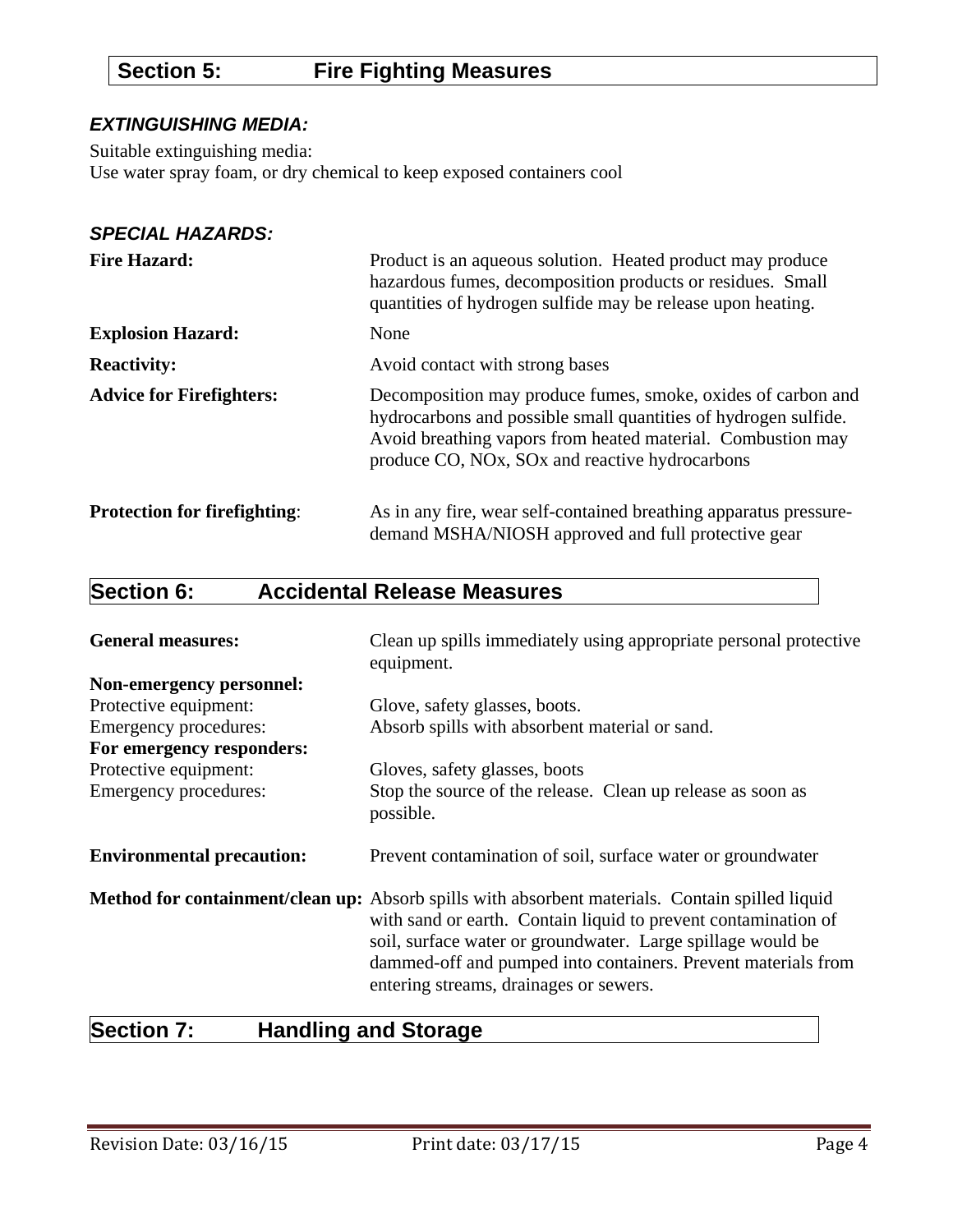| <b>Shelf life:</b>         | 6 months                                                                                                                                                                                                                                                                                           |
|----------------------------|----------------------------------------------------------------------------------------------------------------------------------------------------------------------------------------------------------------------------------------------------------------------------------------------------|
| <b>Safe Handling:</b>      | Use good hygiene measure: wash exposed areas with mild soap and water before<br>eating, drinking or smoking and again when leaving work.                                                                                                                                                           |
| <b>Storage conditions:</b> | Store material between 37 - 120°F                                                                                                                                                                                                                                                                  |
|                            | <b>Additional handling:</b> When sampling containers use appropriate personal protective equipment such as<br>gloves that are heat resistant, safety glasses, work boots and appropriate clothing.<br>Avoid breathing vapors from heated material. Avoid contact with eyes, skin, and<br>clothing. |

# **Sections 8: Exposure Controls / Personal Protections**

| <b>Engineering measures:</b>   | an eyewash facility and a safety shower.                                                                                             | Facilities storing or utilizing this material should be equipped with                                                          |
|--------------------------------|--------------------------------------------------------------------------------------------------------------------------------------|--------------------------------------------------------------------------------------------------------------------------------|
| <b>Eye/Face protection:</b>    | recommended.                                                                                                                         | Where contact with this material is likely, eye protection is                                                                  |
| <b>Skin protection:</b>        |                                                                                                                                      | Selection of specific items such as gloves, boots, apron or full<br>body suit will depend on operation and potential exposure. |
| <b>Respiratory Protection:</b> | Where there is potential for airborne exposure in excess of<br>applicable limit, wear NIOSH/MSHA approved respiratory<br>protection. |                                                                                                                                |
| <b>Exposure Guidelines:</b>    |                                                                                                                                      |                                                                                                                                |
| Copolymer:                     | <b>ACGIH</b>                                                                                                                         | not determined                                                                                                                 |
|                                | <b>OSHA PEL</b>                                                                                                                      | not determined                                                                                                                 |
| <b>Carbon Black:</b>           | <b>ACGIH TLV:</b><br><b>OSHA PEL</b><br>STEL:                                                                                        | $3.5 \text{ mg/m}$ as a dust<br>$3.5 \text{ mg/m}$ as a dust<br>N/A                                                            |

# **Sections 9: Physical and chemical properties**

## *Information of basic physical and chemical properties*

| <b>Physical state:</b> | Liquid                |
|------------------------|-----------------------|
| Appearance:            | <b>Brown to Black</b> |
| Odor:                  | Sweet                 |
| pH                     | $6-9$                 |
| <b>Melting point:</b>  | $0^{\circ}C$          |
| <b>Freezing point:</b> | $0^{\circ}$ C         |
| Specific gravity:      | 1.0-1.1(water = 1)    |
| <b>Boiling point:</b>  | $100^{\circ}$ C       |
| <b>Flash point</b>     | None                  |
| UEL:                   | N/A                   |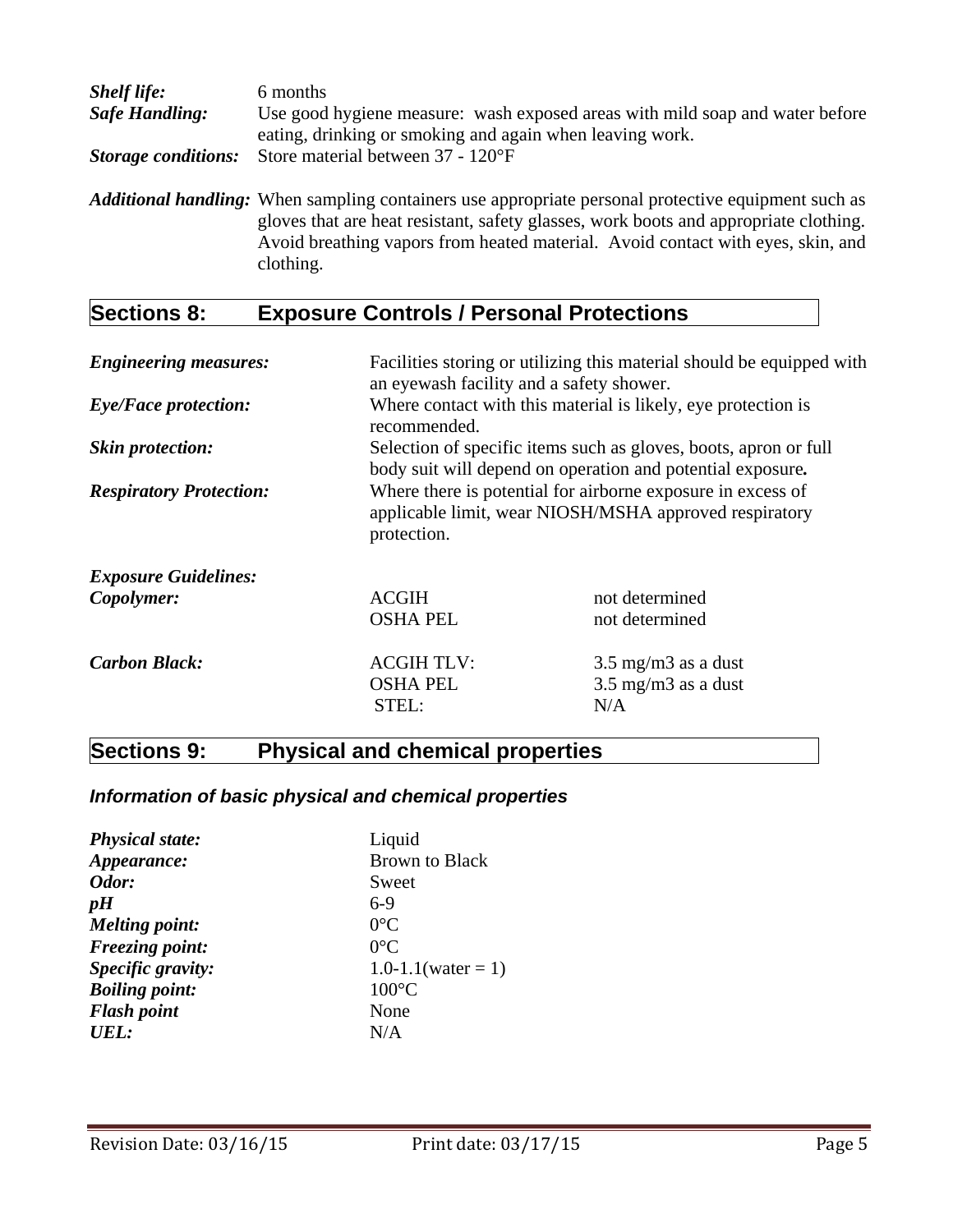| <b>Section 10:</b>                             | <b>Stability and Reactivity</b>                                                                      |
|------------------------------------------------|------------------------------------------------------------------------------------------------------|
| <i>Reactivity:</i>                             | Low                                                                                                  |
| <b>Chemical stability:</b>                     | This compound is stable at ambient conditions.                                                       |
| <b>Conditions to avoid:</b>                    | Avoid extreme high temperatures                                                                      |
| <b>Possibility of hazardous reactions:</b> Low |                                                                                                      |
|                                                | <b>Hazardous decomposition products:</b> Decomposition will not occur if handled and stored properly |
| Incompatible materials:                        | Avoid contact with strong bases.                                                                     |

# **Section 11: Toxicological Information**

| <b>Skin corrosion:</b><br>Serious eye damage:          | May cause irritation and a rash with prolonged or repeated contact<br>with skin<br>Irritating, may injure eye tissue if not removed promptly.           |
|--------------------------------------------------------|---------------------------------------------------------------------------------------------------------------------------------------------------------|
| <b>Respiratory or skin sensitization:</b>              | Repeated contact may cause skin irritation; prolonged inhalation<br>may cause respiratory tract irritation                                              |
| Germ cell mutagenicity:                                | None                                                                                                                                                    |
| Carcinogenicity:                                       | Prop 65 warning: This material contains a chemical known to the<br>state of California to cause cancer and birth defects or other<br>reproductive harm. |
| <b>Reproductive toxicity:</b>                          | This product contains one or more chemicals known to cause<br>reproductive harm.                                                                        |
| Specific target organ toxicity<br>(single exposure):   | Skin and or respiratory irritation, mild                                                                                                                |
| Specific target organ toxicity<br>(repeated exposure): | Skin, respiratory, kidney and liver                                                                                                                     |
| <b>Aspiration hazard:</b>                              | Respiratory distress as a result of aspiration                                                                                                          |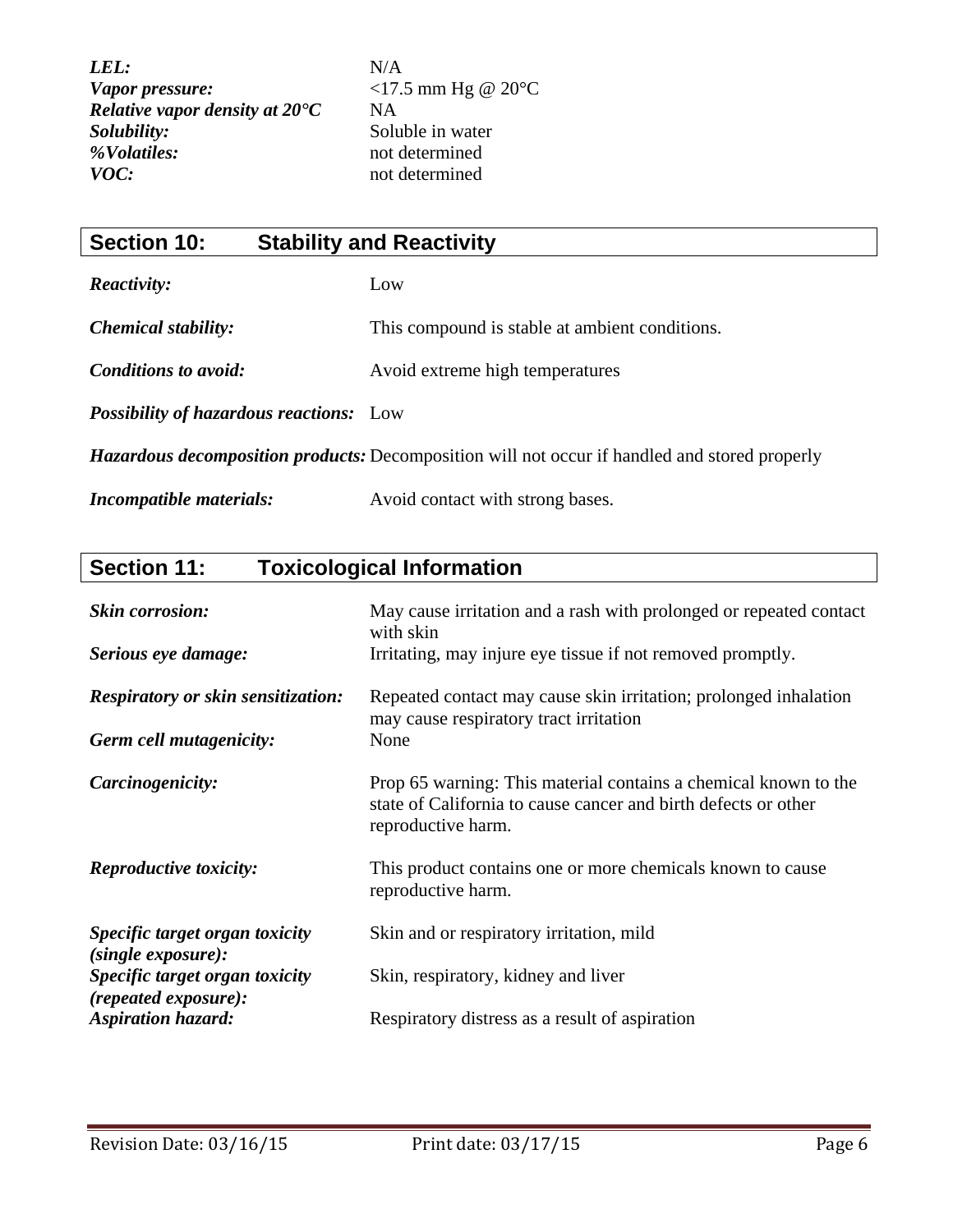| <b>Symptoms after inhalation:</b> | Respiratory tract irritation, cough, chest discomfort              |
|-----------------------------------|--------------------------------------------------------------------|
| Symptoms after eye contact:       | Eve Tearing, irritation burns if contact made with heated material |
| <b>Symptoms after ingestions:</b> | Harmful if swallowed, irritating to mouth, throat and stomach      |

## **Section 12: Ecological Information**

#### *Environmental Hazards*

This material should be prevented from uncontrolled applications to soil or earth. This material should be prevented from entering storm water, sewage drainage system and bodies of water.

## **Section 13: Disposal Consideration**

#### *Waste Disposal Instructions*

This product, as supplied, when discarded or disposed of, may be a hazardous waste according to Federal regulations (40 CFR 261). Under the Resource Recovery Act (RCRA), it is the responsibility of the user of the product to determine whether the material is a hazardous waste subject to RCRA. Treat or dispose of waste material in accordance with all local, state/provincial and national requirements. Avoid disposal into wastewater treatment facilities.

#### *Disposal of Contaminated Containers or Packaging*

Unclean empty containers should be disposed of in the same manner as the contents.

#### *Contaminated Materials*

Treat as product waste.

## **Section 14: Transport Information**

| Oil Spot Seal                               |
|---------------------------------------------|
| Non-hazardous, no UN number                 |
| Non Regulated, Water Based Asphalt Emulsion |
| Non-hazardous                               |
|                                             |

## **Section 15: Regulatory Information**

| <b>Federal Regulations</b><br><b>Registration status:</b><br>TSCA, US: | All components of this product are listed                                                                                 |
|------------------------------------------------------------------------|---------------------------------------------------------------------------------------------------------------------------|
| <b>OSHA</b> hazard category:                                           | Unspecified                                                                                                               |
| <b>Chronic Health Hazards:</b>                                         | Not known                                                                                                                 |
| <b>California Proposition 65:</b>                                      | This product contains one or more chemicals known to the State of<br>California to cause cancer and or reproductive harm. |
|                                                                        | Sara Title II 0- Section 313: There are no known ingredients subject to reporting                                         |